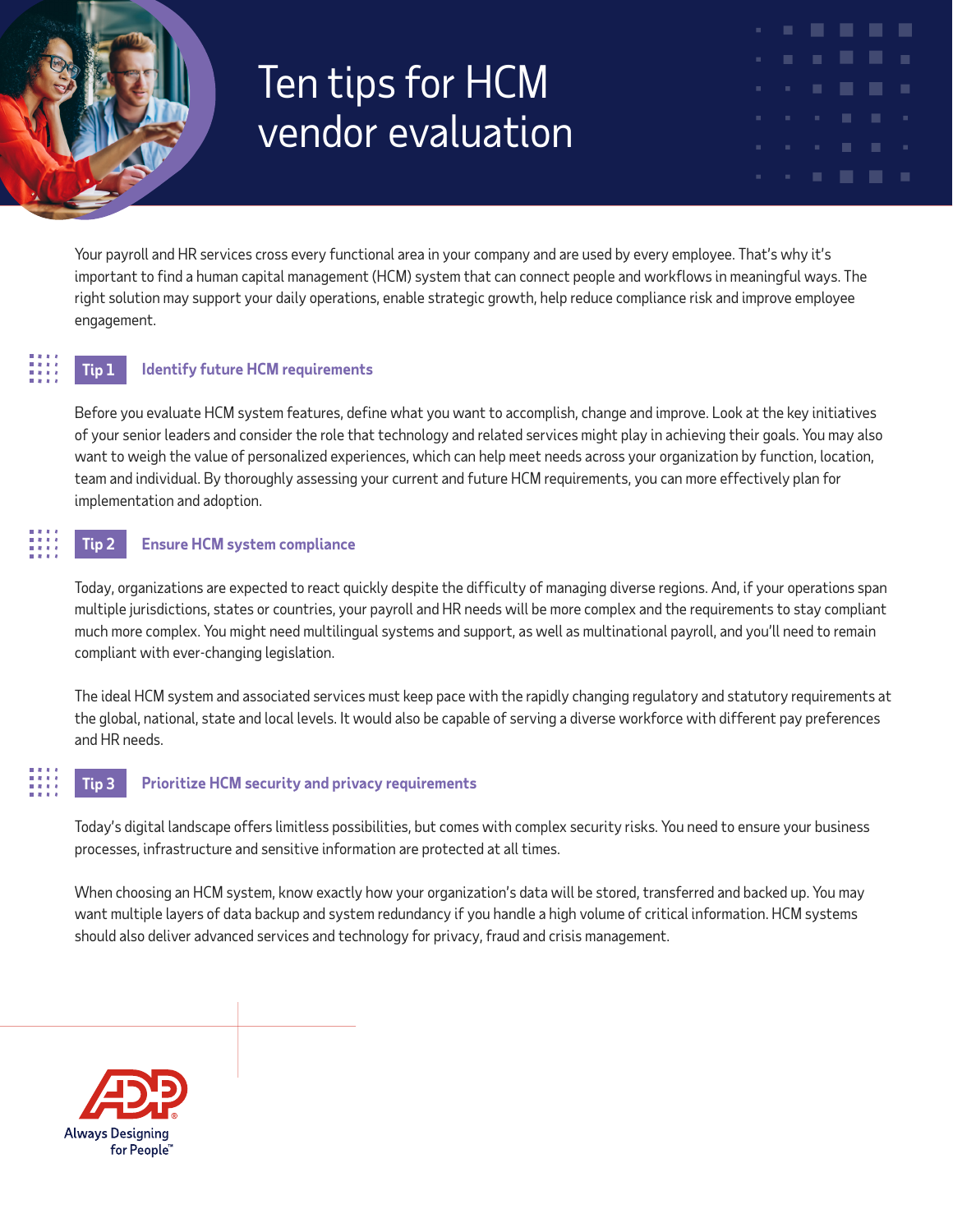# **Tip 4 Transform HCM data into a competitive advantage**

Empowering all levels in your organization with real-time insights, embedded in the flow of work, promotes better decision making. Best practices for HCM analytics include:

- A centralized data set for all HCM metrics
- Configurable analytics for custom insights
- Industry-wide data for benchmarking
- Predictive analytics for modeling and forecasting
- Ability to take advantage of various tax credits and incentives

An HCM system can help with these measures. Look for providers who have experience using analytics to drive business growth, and technology that lets you share data widely without compromising its integrity.

# **Tip 5 Look for a proven HCM system implementation model**

A robust implementation plan will get your HCM system up and running efficiently and provide your employees with support to keep things running smoothly. Such plans may include a change management strategy, executive sponsorship, a network of change champions and clear messaging.

Look for HCM vendors that have a successful track record with data conversion, third party integration and change management. In addition, make sure the vendor offers flexible financial models, the implementation fees fall within your available budget and that you're protected against unexpected costs, such as those from a third party integrator or API.

### **Tip 6 Drive widespread HCM system adoption**

Successful adoption of your new HCM system requires adequate preparation of your people, processes and data. Securing stakeholder buy-in during the beginning stages of the project is critical. And as you move through implementation, preparing endusers with change management, communications and training helps ease the transition.

For HCM adoption tactics specific to your environment, industry or strategic objectives, you can rely on the experience of your vendor. Some have a broad network of consultants and experts who can connect you to third-party-validated HCM best practices.

# **Tip 7 Set yourself up for long-term success with the right service model**

An HCM system is only as strong as the support model behind it. Quality service plans anticipate growth and can adapt to changes in the workforce, regulatory and compliance requirements, and emerging business trends. The service model that compliments your HCM system should help manage the hundreds of post-payroll tasks necessary to stay compliant and interact with various agencies on your behalf when questions arise.

#### **Questions to ask about HCM service plans:**

- Who will be responsible for day-to-day service, data conversion, data integration and system changes?
- Does the provider have strategic advisors who can provide insights, ideas and leading practices?
- Will you have a dedicated service team with deep domain expertise for ongoing support?
- If your organization is global, will you have the same level of support in each country or region?
- Does the vendor offer an advocacy program that allows you to provide insight to shape future product development?
- Is there a client community where you can learn from and network with other HCM professionals?
- Does the vendor have compliance experts who will help manage tasks associated with taxes, garnishments and other work that often falls to HR departments?